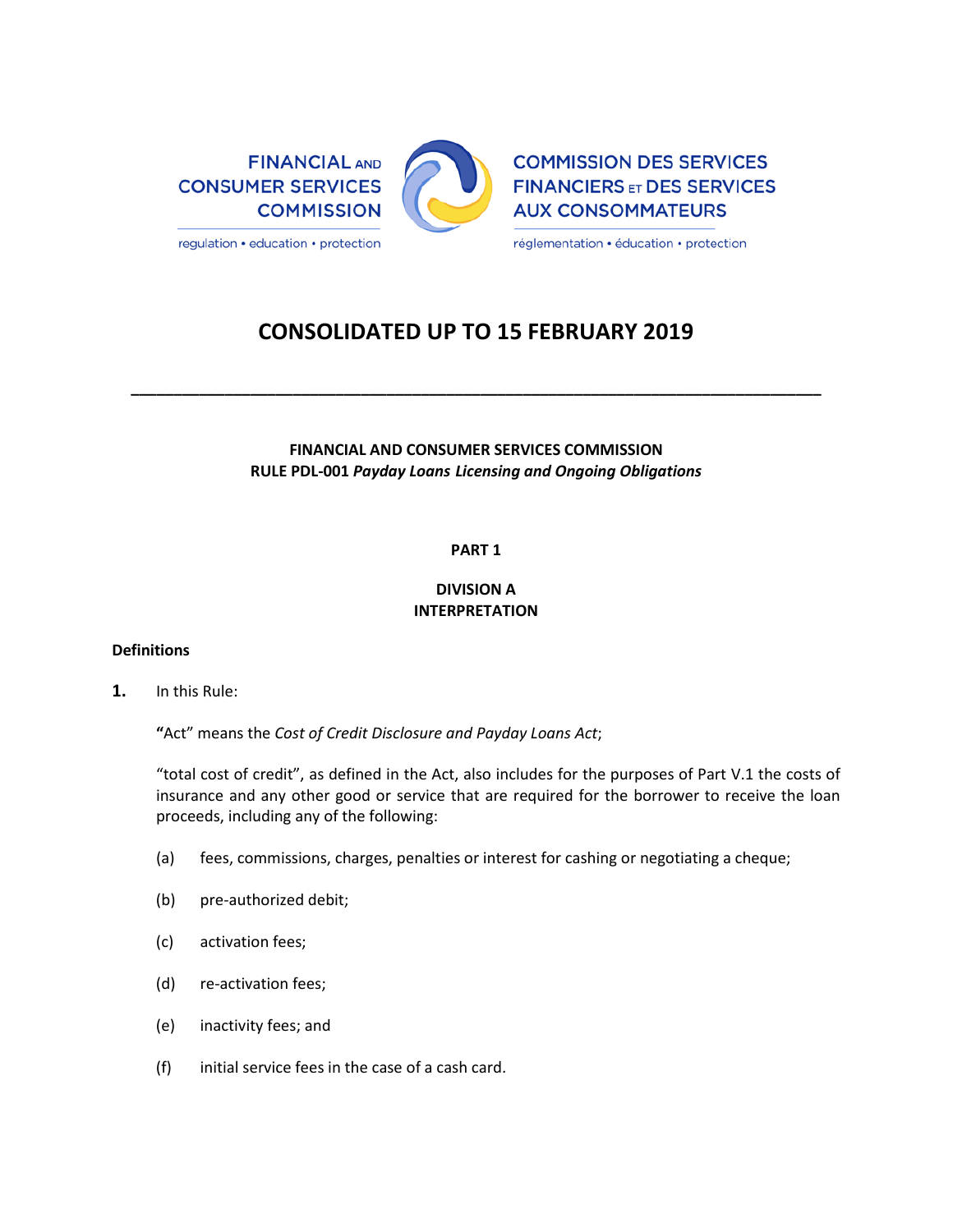### **DIVISION B APPLICATION**

### **Application**

**2.** Pursuant to section 37.1 of the Act, portions and divisions of the public service specified under Parts I, II, III and IV of the First Schedule of the *Public Service Labour Relations Act* are designated as government agencies for the purposes of Subdivision C of the Act.

### **Non-Application**

- **3.** Along with the financial products or services excluded by subsection 37.11(3) of the Act, Part V.1 of the Act also does not apply to the products and services regulated under:
	- (a) the *Bank Act* (Canada);
	- (b) the *Trust and Loan Companies Act (Canada)*;
	- (c) the *Cooperative Credit Associations Act* (Canada); or
	- (d) the *Insurance Companies Act* (Canada).

### **DIVISION C LICENSING**

### **Licence criteria**

- **4. (1)** For the purposes of section 37.14 of the Act, a licence to offer, arrange or provide payday loans may only be issued if the applicant consents to a criminal record check concerning the following individuals:
	- (a) in the case of a corporation, each director and officer of the corporation;
	- (b) in the case of a partnership, each partner of the partnership; or
	- (c) in the case of a sole proprietor, the sole proprietor.
	- **(2)** For the purposes of section 37.2 of the Act, each director, officer, partner or sole proprietor of the applicant must indicate on the application whether they:
		- (a) Have been convicted of an offence under the Criminal Code of Canada;
		- (b) Are the subject of a judgment, including a default judgment, in respect of a claim arising out of the business of payday lending against the applicant;
		- (c) Are an undischarged bankrupt; or
		- (d) Have had a payday lender licence previously suspended or cancelled in another jurisdiction.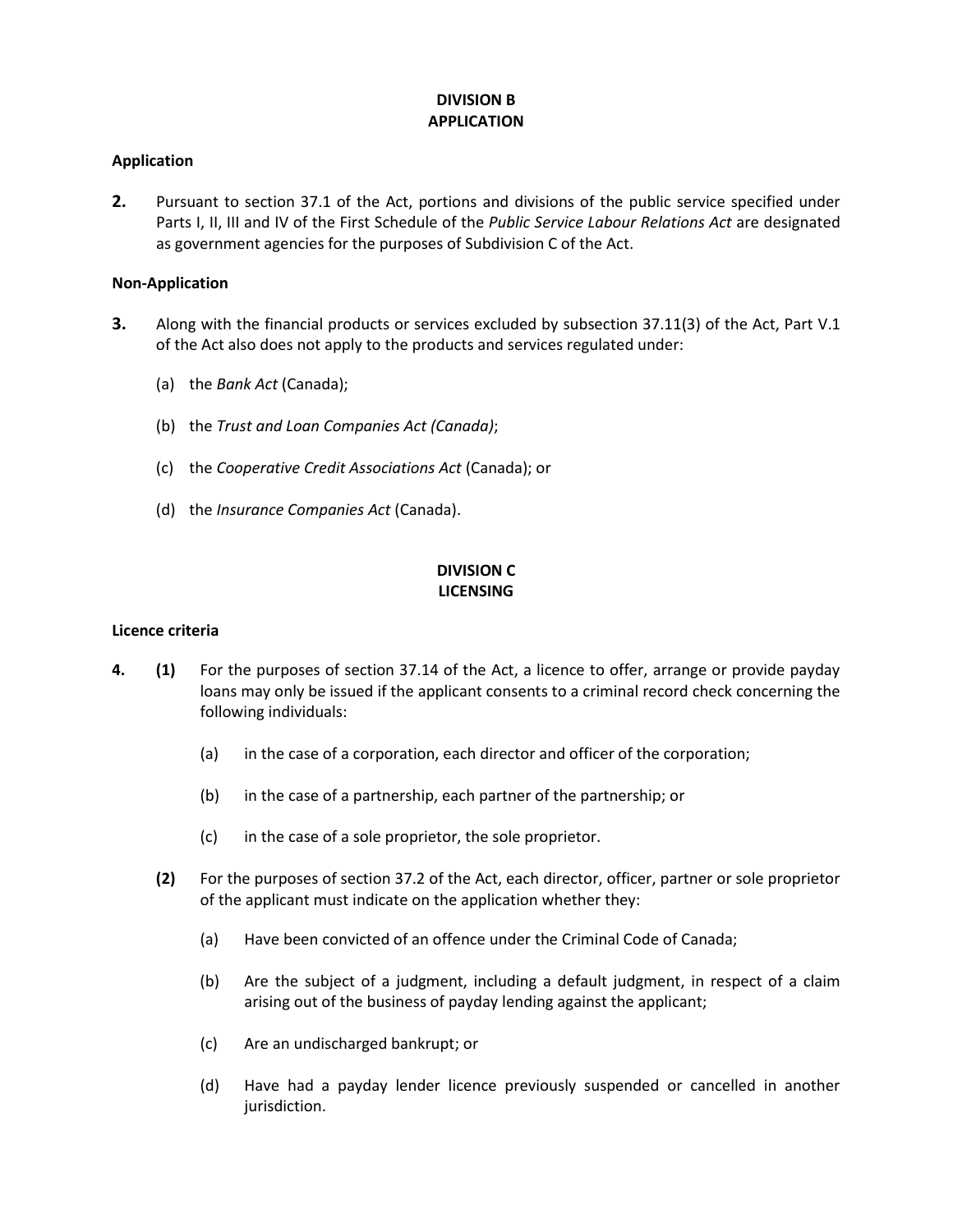### **Terms and conditions of a licence**

- **5.** Pursuant to subsection 37.17(2) of the Act, a licensee must:
	- (a) operate under the licensee's legal name(s) and use only the business name(s) listed on the licence when carrying on business activities and making payday loans;
	- (b) display its licence in an area to which the public has access, so that the licence is visible to persons immediately upon entering the office;
	- (c) immediately return the licence to the Director upon notification by the Director that the licence has been cancelled;
	- (d) display and provide educational materials about the payday lending industry, financial planning, the Act, the regulations and the rules, that the Director approves and that are visible to borrowers immediately upon entering the office, the website or the mobile application of the licensee; and
	- (e) In the event of a payday loan provided over the Internet or other electronic means:
		- (i) communicate to the borrower, as soon as the borrower makes contact with the licensee, that the educational materials described in paragraph (d) are available; and
		- (ii) immediately provide the educational materials to the borrower if requested by the borrower.

### **Further information or documents required**

- **6. (1)** An applicant for a licence or for the renewal of a licence must declare on the application whether the applicant is applying to offer, arrange or provide payday loans.
	- **(2)** An applicant for a licence or for the renewal of a licence must include with the application the following documents that the applicant uses or intends to use:
		- (a) for each loan option offered by the applicant, a completed sample payday loan agreement for a \$300 loan for a 14 day term that demonstrates that neither the total cost of credit nor any component of the total cost of credit exceeds any maximums set in accordance with the regulations;
		- (b) the form to be used by the borrower to cancel the loan, pursuant to section 12 of this Rule;
		- (c) the form used by the applicant to acknowledge receipt of the loan cancellation, pursuant to section 13 of this Rule; and
		- (d) the form of receipt used by the applicant to acknowledge cash payments made by the borrower, pursuant to subsection 25(6) of this Rule.
	- **(3)** The applicant must provide:
		- (a) an address for service in New Brunswick;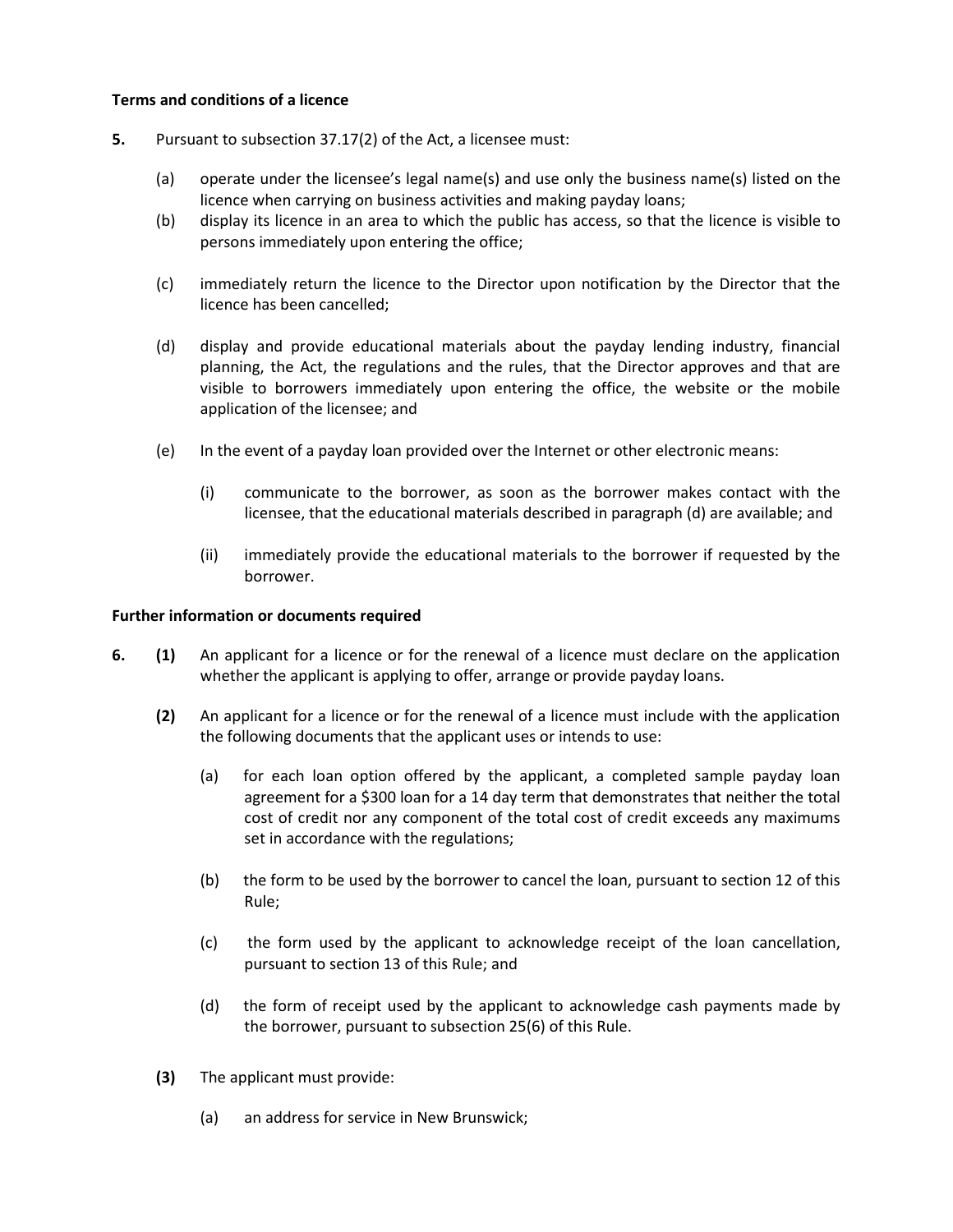- (b) the names and addresses of all officers and directors; and
- (c) the name of an officer or employee who resides in New Brunswick and who is authorized to provide information requested by the Director and to receive and disseminate information given by the Director.
- **(4)** A licence renewal application must be submitted to the Director at least 60 days before the expiry of the licence.
- **(5)** An applicant for a licence or for the renewal of a licence must include with the application documents demonstrating that the applicant maintains separate accounts with a financial institution that:
	- (a) are in the legal name(s) of the licensee;
	- (b) are with a financial institution located in New Brunswick;
	- (c) hold all amounts received and disbursed in connection with licensed activities; and
	- (d) hold only funds received and disbursed in connection with licensed activities.
- **(6)** An application for a licence or renewal of a licence must contain the following information in relation to the applicant's financial institution:
	- (a) the name of the financial institution;
	- (b) the address;
	- (c) the branch number;
	- (d) the account number; and
	- (e) the names of all persons with signing authority.

### **Further application**

**7.** Pursuant to section 37.24 of the Act, a period of 12 months must elapse before the Director may consider a new application, when an applicant has been refused a licence or a renewal of a licence, or has had the licence cancelled.

### **DIVISION D OBLIGATIONS & PROHIBITIONS**

### **Payday loan agreements**

- **8. (1)** Before the parties enter into a payday loan agreement, a payday lender must ensure that:
	- (a) the borrower is advised of all the means available for obtaining a payday loan from the payday lender;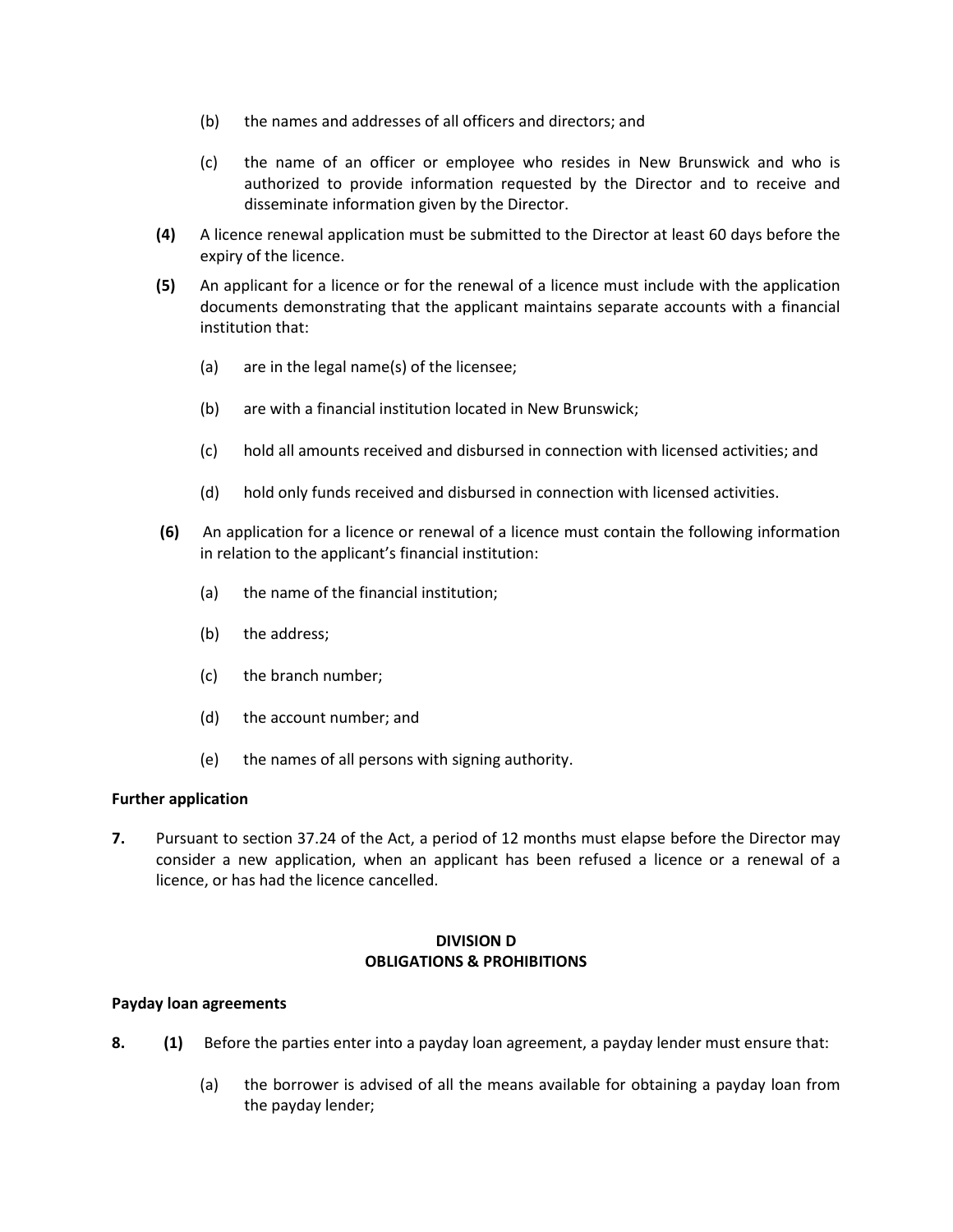- (b) the borrower has selected a means of advance of the loan;
- (c) the initial advance of money under a payday loan will be delivered to the borrower immediately after the payday loan agreement is entered into; and
- (d) in the case of an Internet payday loan or other payday loan not obtained by the borrower in person, the payday lender must deliver instructions to its financial institution to transfer the amount of the initial advance under the payday loan to the borrower's account with a financial institution on the same day on which the borrower and the payday lender enter into the payday loan agreement.
- **(2)** Pursuant to paragraph 37.28(2)(s) of the Act, a payday lender must include the following terms and information in the payday loan agreement:
	- (a) the time of day the payday loan agreement was entered into;
	- (b) the time of day the initial advance is made or the cash card is activated;
	- (c) the form of receipt the payday lender will provide upon cancellation of the loan by the borrower, pursuant to section 13;
	- (d) the total amount to be repaid by the borrower;
	- (e) the cost per \$100 borrowed;
	- (f) the maximum allowable cost per \$100 borrowed as fixed by regulation;
	- (g) the borrower's address and telephone number;
	- (h) any of the following charges that may be included in the cost of borrowing:
		- (i) fees related to pre-authorized debits used to repay a payday loan, even if the pay day loan is past due;
		- (ii) fees payable to an agent or broker of the payday lender; and
		- (iii) fees, commissions, charges, or other amounts related to issuing, loading, activating and using a cash card, including those payable to a third party;
	- $(i)$  if a cash card is issued in respect of a payday loan, the following information:
		- (i) the terms and conditions for use of the cash card;
		- (ii) restrictions or exclusions related to the use of the cash card;
		- (iii) instructions on how to use the cash card;
		- (iv) information on how the borrower can verify the current balance of the cash card at no charge;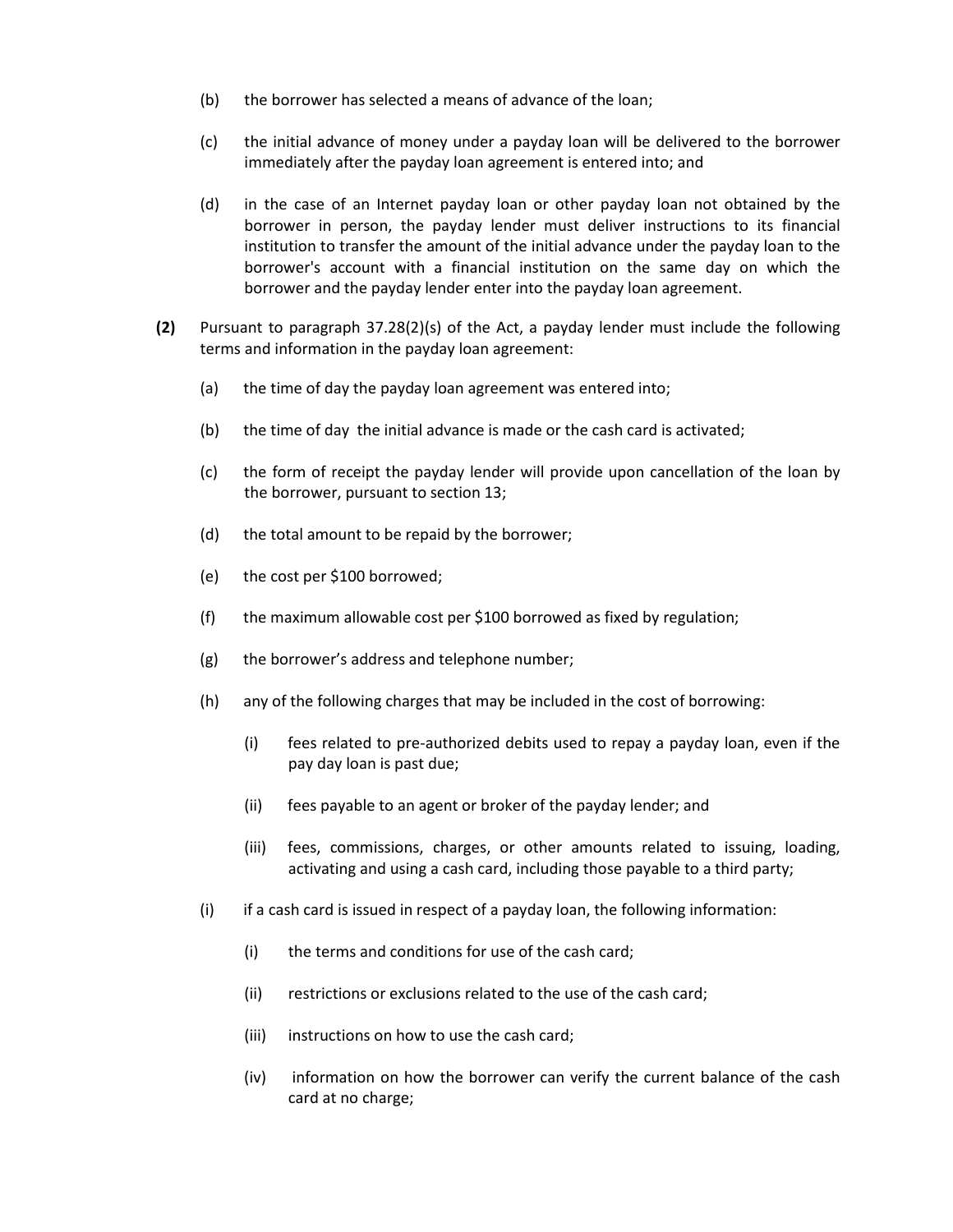- (v) the process to obtain a replacement card and any amount the borrower is required to pay for replacement;
- (vi) whether or not the cash card can be used for subsequent payday loans with the payday lender;
- (vii) an itemization of each component of the total cost of credit or consideration charged, paid or given, or to be charged, paid or given, by or to the payday lender or any other person, in relation to the cash card;
- (j) the total cost for any optional insurance premiums paid by the borrower; and
- (k) if the payday lender provides internet payday loans, it must ensure that the payday loan agreement contains the address of its office in New Brunswick for service of documents.
- **(3)** Pursuant to paragraph 37.28(2)(s) of the Act, a payday lender must include the following statements to the borrower in the payday loan agreement:
	- (a) the supply of other goods or services is separate and optional from the payday loan;
	- (b) if the payday lender requires the borrower to obtain insurance as a condition of the payday loan, the borrower has the right to obtain the insurance from any insurer authorized by law to provide it;
	- (c) if any optional services are provided by the payday lender, the borrower is entitled to cancel those services;
	- (d) rollover loans used to grant an extension or renewal of a payday loan or an advancement of a new payday loan to payout an existing loan are prohibited;
	- (e) the borrower is entitled to prepay the outstanding balance at any time without charge or penalty and is entitled to make partial prepayments without charge or penalty on any scheduled payment date;
	- (f) the borrower has the right to obtain a free copy of the payday loan agreement from the payday lender at any time upon request; and
	- (g) payday loans are regulated by the *Cost of Credit Disclosure and Payday Loans Act.*
- **(4)** The payday loan agreement must include the contact information for the Commission, including website and toll-free number.
- **(5)** The payday loan agreement must be signed by the payday lender.

### **Consent to Internet payday loan**

**9.** Before providing the initial advance to the borrower under an Internet payday loan agreement, a payday lender must ensure that the borrower has consented to entering into the payday loan agreement, and must make a record, satisfactory to the Director, evidencing that consent, including electronic acknowledgement of paragraphs 37.28(2)(k) and (p) of the Act.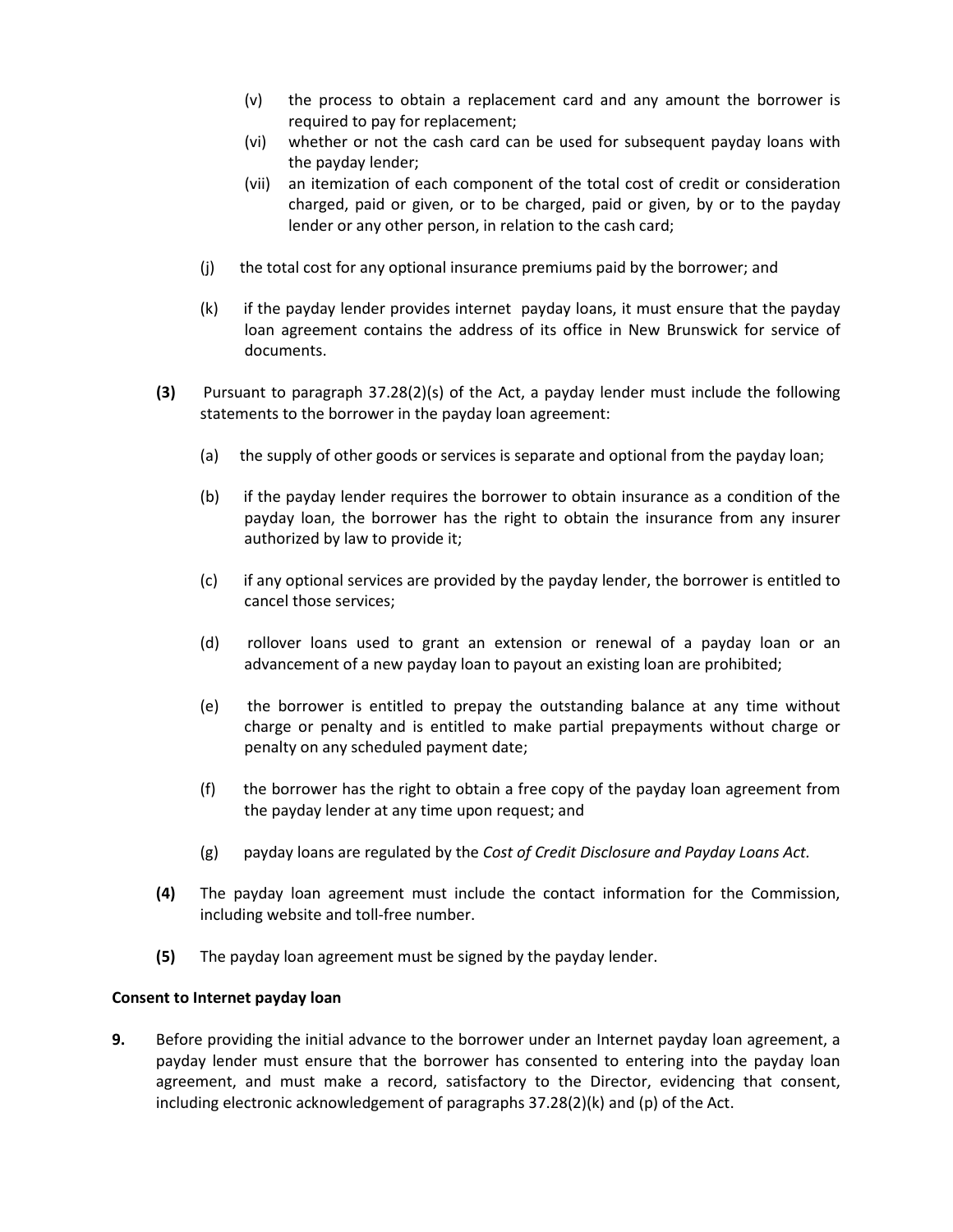### **Copy of payday loan agreement**

**10.** In addition to the requirement in subsection 37.28(6) that the payday lender provide the borrower with a copy of the payday loan agreement when it is signed by the borrower, a borrower may request an additional copy of the borrower's completed and signed final payday loan agreement, at any time after entering into the agreement, and the payday lender must provide or mail the copy to the borrower within one business day of the request.

### **Copy of Internet payday loan agreement**

- **11. (1)** Upon entering into an Internet payday loan agreement, a payday lender must immediately provide a copy of the Internet payday loan agreement to the borrower in the following manner:
	- (a) by sending the payday loan agreement to the e-mail or other electronic address the borrower has provided the payday lender for the purposes of providing information relating to the payday loan; or
	- (b) by transmitting the payday loan agreement to the fax number the borrower has provided the payday lender for the purposes of providing information relating to the payday loan.
	- **(2)** The payday lender must ensure that, for the term of the Internet payday loan, its website and mobile application are designed and maintained in such a manner that they allow the borrower to print a copy of the payday loan agreement.

### **Cancellation form requirements**

**12. (1)** The cancellation form which is given to the borrower when the payday loan agreement is entered into, as required by paragraph  $37.28(2)(p)$  of the Act, must contain the following statement:

## **CANCELLATION RIGHTS**

You may cancel this payday loan within 48 hours after you have received the first advance or a cash card that is capable of being used. You must provide written notice to the payday lender if you choose to cancel the loan. The notice period may be extended by a further period of up to 48 hours if the 48 hours included a Sunday or holiday. You do not have to give a reason for cancelling the payday loan agreement. To cancel the payday loan agreement, you must provide your notice of cancellation, together with the amount you borrowed, to the business you dealt with to get your loan. If you have made any payments under the loan, the payday lender must return those payments to you without delay.

## **DROITS DE RÉSILIATION**

Vous pouvez résilier ce prêt sur salaire dans les 48 heures suivant la réception de la première avance ou d'une carte porte-monnaie électronique. Vous devez alors donner un préavis écrit au prêteur. La période de préavis peut être prolongée d'une autre période maximale de 48 heures si les premiers 48 heures incluaient un dimanche ou un congé. Vous n'êtes pas tenu de fournir un motif pour la résiliation du contrat de prêt sur salaire. Afin de résilier le contrat de prêt sur salaire, vous devez fournir votre préavis de résiliation ainsi que le montant de l'emprunt à l'entreprise avec laquelle vous avez traité pour obtenir le prêt. Si vous avez fait des paiements aux termes du prêt, le prêteur doit vous rembourser ces paiements sans délai.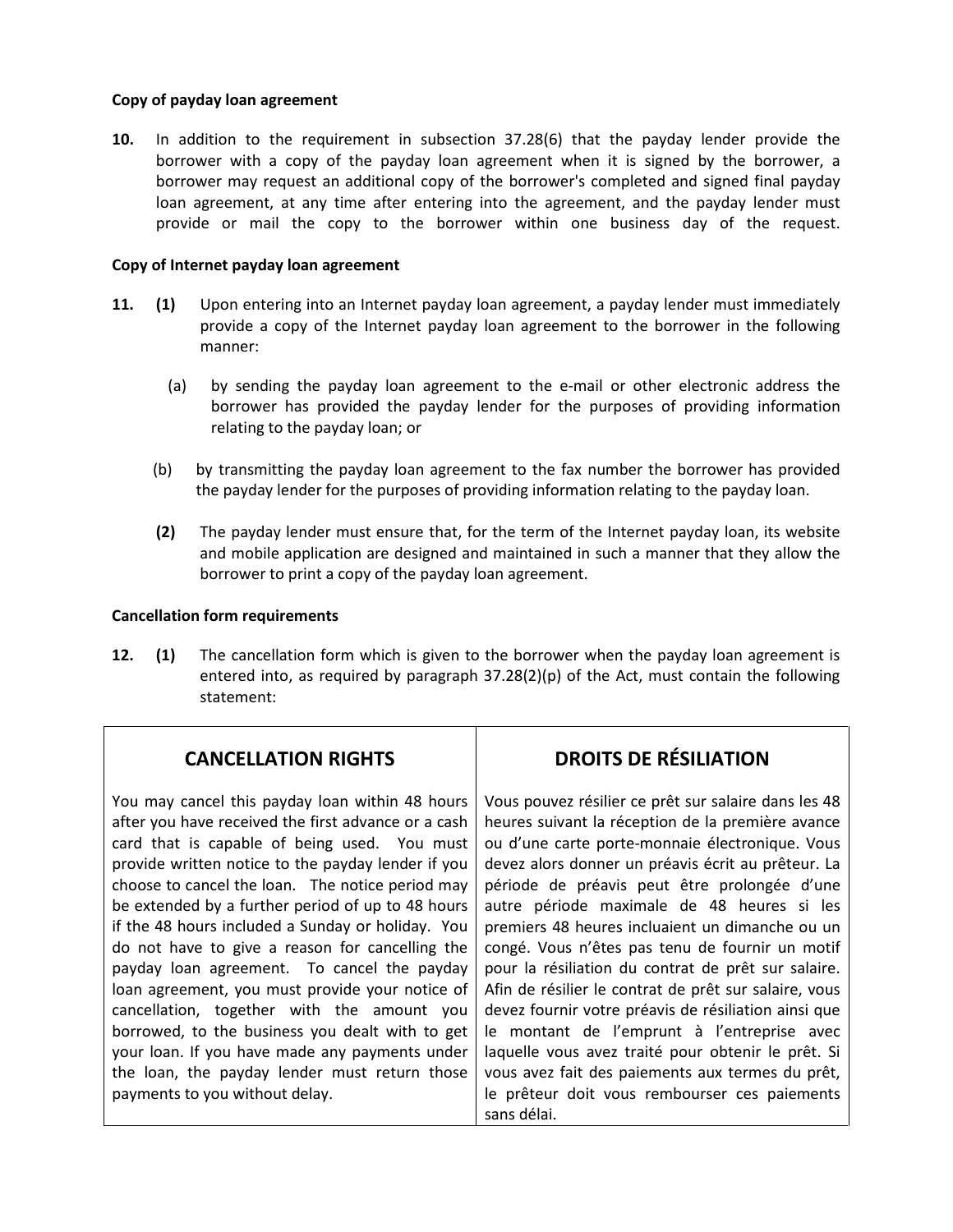- **(2)** The above-noted statement must be satisfactory to the Director and must:
	- (a) have the heading "**CANCELLATION RIGHTS / DROITS DE RÉSILIATION**" in fourteen point bold capital letters;
	- (b) be in both official languages;
	- (c) have both versions of the cancellation rights statement arranged side by side on the cancellation form;
	- (d) be outlined so as to be noticed by the borrower; and
	- (e) occupy the full width of the page and be at least seven centimeters in height.

### **Cancellation receipt requirements**

- **13.** Pursuant to subsection 37.29(6) of the Act, the receipt provided to the borrower must state:
	- (a) the business name and address of the payday lender;
	- (b) the borrower's name and address;
	- (c) the date and time the payday loan was advanced;
	- (d) the date and time the repayment was received; and
	- (e) a statement to indicate that the payday loan has been cancelled at the borrower's request within the 48 hour cancellation period and that the borrower is released from any further obligation in connection with the payday loan.

### **Repayment of a cancelled payday loan**

**14.** A borrower may repay advances he or she received by electronic means by an electronic method, or by any other method acceptable to the payday lender.

### **Information to be posted**

- **15. (1)** Pursuant to subsection 37.3(1) of the Act, a payday lender must prominently display at each of its physical locations where a payday loan is negotiated or entered into signs in both official languages that are visible to borrowers immediately on entering any such locations, and that contain the following information in the same order:
	- (a) the heading "Maximum Allowable Cost per \$100 Borrowed" in letters that are at least 72 point font size;
	- (b) centered below the heading, the amount "\$\_\_.00" in 144 point font size;
	- (c) a subheading in at least 54 point font size with the words: "Example: \$300 loan for 14 days:" "Principal Amount \$300.00"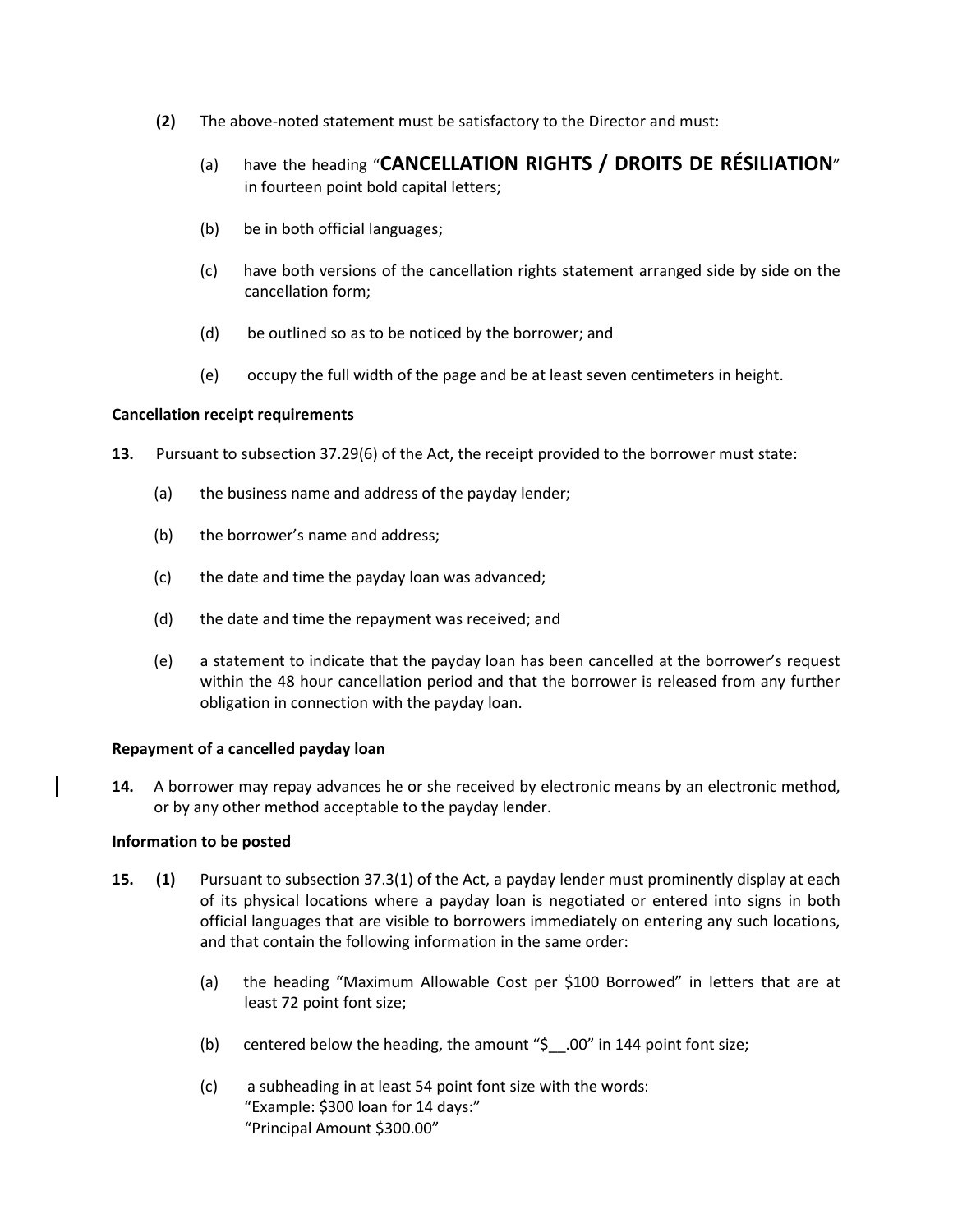"Total Cost of Credit" followed by the total cost of borrowing per each \$300 advanced under the payday loan agreement.

"Annual Percentage Rate (APR)" followed by the APR for \$300

"Total to Repay" followed by the total of \$300 and the total cost of borrowing per each \$300 advanced under the payday loan agreement;

- (d) at the bottom of the sign, the following statements in at least 36 point font size: "If you have any questions or concerns about payday loans, cancellation rights or collection practices, contact the Financial and Consumer Services Commission (FCNB) toll free at 1-866-933-2222." "This information meets the requirements under the *Cost of Credit Disclosure and Payday Loans Act*"
- **(2)** The signs referred to in subsection 1 must be a minimum size of 61 cm in width x 76 cm in height and the lettering must clearly contrast with the background and must have a brightly coloured border that is at least five centimetres wide.
- **(3)** Along with the signs in subsection 1 being visible to borrowers immediately on entering any location where a payday loan is negotiated or entered into, a payday lender must also ensure that signs are visible to borrowers at each place within that location where payday loans are negotiated or entered into, and contain the information set out in subsection 1 in not less than 28-point type and in a colour that contrasts with the background.

## **Disclosure for loans negotiated by telephone**

**16.** If a payday loan is negotiated by telephone, a payday lender must provide the disclosure required by section 15 of this Rule to a prospective borrower before the prospective borrower enters into the payday loan agreement. The payday lender must maintain records of the content of the disclosure, including who made it, the date and time that the disclosure was provided and records of the borrower's acknowledgement of the disclosure.

### **Disclosure of licence information on website and mobile application**

**17.** If a payday lender offers, arranges or provides Internet payday loans, it must prominently display its name as shown on its licence, its licence number and its licence expiry date at or near the top of the introductory page of its website and mobile application for borrowers in New Brunswick.

### **Disclosure of loan information on website and mobile application**

- **18.** A payday lender that offers, arranges or provides Internet payday loans must display on its website and mobile application a notice that contains the information required by section 15 of this Rule in a manner that is:
	- (a) displayed in a clear and understandable manner in a colour clearly contrasting with the background;
	- (b) made visible to borrowers at or near the top of the introductory page for borrowers in New Brunswick; and
	- (c) displayed and acknowledged by prospective borrowers before they are able to access a payday loan application.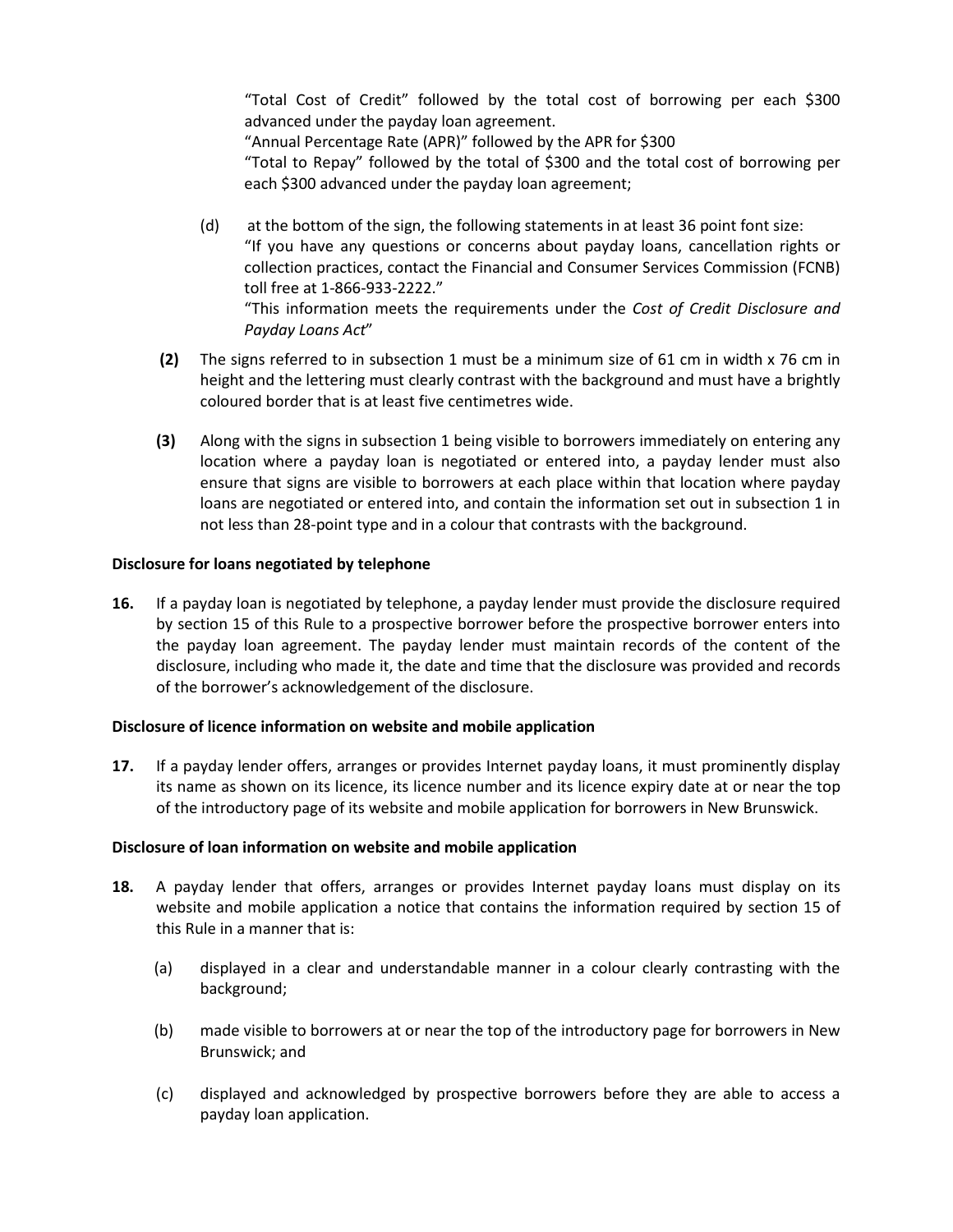### **Prohibited practices**

- **19. (1)** Pursuant to subsection 37.39 of the Act, a payday lender must not engage in any of the following practices:
	- (a) contact an employer of a borrower or any employees of that employer unless:
		- (i) the contact occurs before the borrower enters into a payday loan agreement;
		- (ii) the contact is for the sole purpose of confirming the borrower's employment, length of employment, employment income, occupation and business address; and
		- (iii) the borrower has provided written consent to contact an employer for the purposes outlined in subparagraph (ii);
	- (b) operate an office from a private dwelling;
	- (c) represent, either expressly or by implication, that its licence is an endorsement or approval by the Commission;
	- (d) deduct or withhold from the initial advance of a payday loan an amount representing any portion of the cost of borrowing;
	- (e) require, request or accept information that would give the payday lender, or any employee or agent of the payday lender, direct access to a borrower's account with a financial institution;
	- (f) charge a borrower an amount that is not reasonable to replace a cash card issued as part of a payday loan;
	- (g) give, offer to give, or promise to give  $-$  directly or indirectly  $-$  any prize or reward as an incentive or enticement to enter into a payday loan agreement, or for entering into a payday loan agreement; and
	- (h) use any documentation relating to a payday loan agreement for any purpose other than providing the payday loan.
	- **(2)** If a borrower provides a pre-authorized debit in exchange for the advance of money, the payday lender may only use the information about the borrower's account with a financial institution to access the account for the purposes of the borrower's repayment of the payday loan.

### **Prohibitions on repayment**

- **20. (1)** Pursuant to subsection 37.39 of the Act, a payday lender is prohibited from engaging in any of the following practices in regards to repayment of a payday loan:
	- (a) making unauthorized withdrawals from a borrower's account;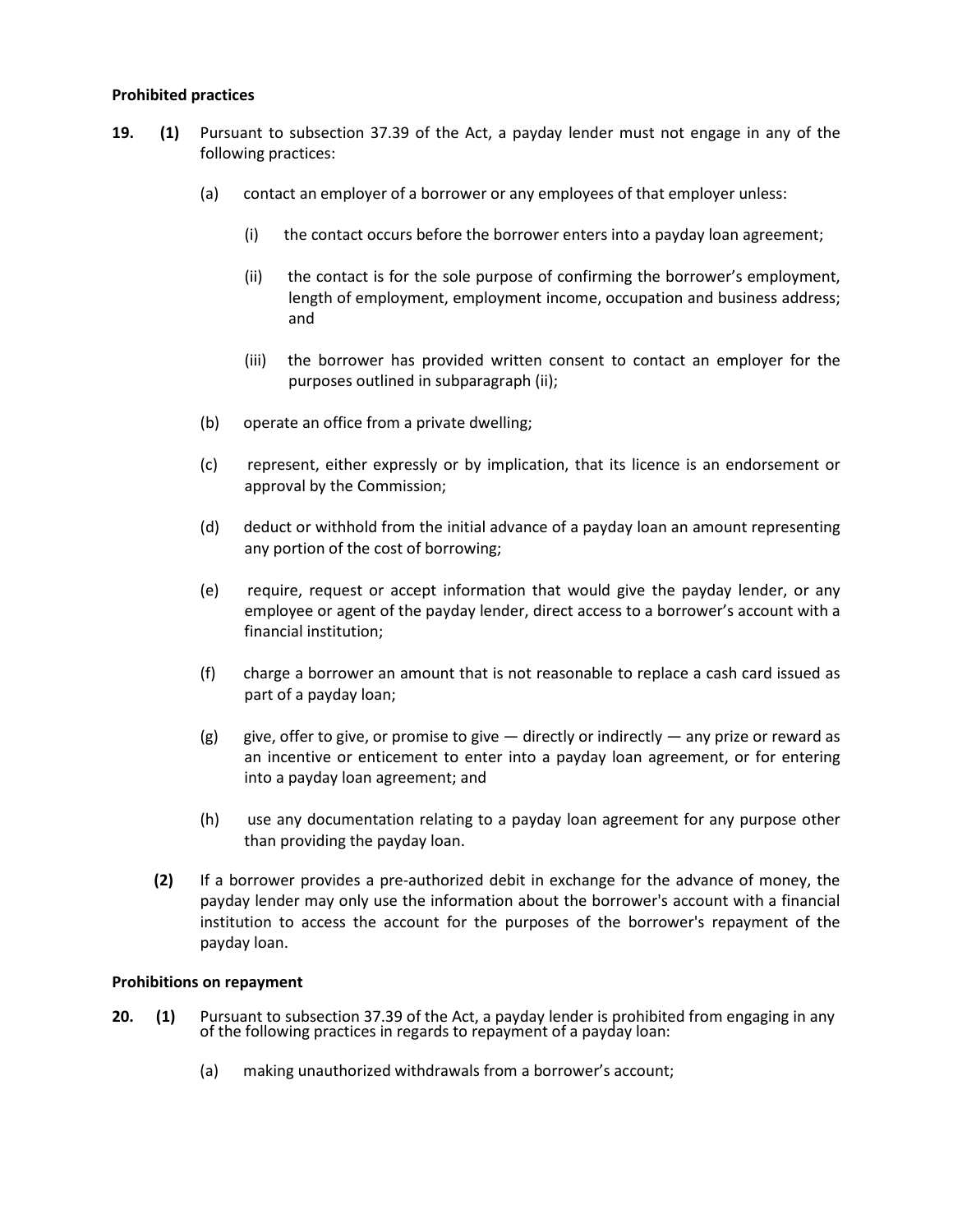- (b) requiring a borrower to provide pre-authorized debits or future payments for an amount greater than the amount necessary to repay the payday loan on the due date;
- (c) accepting a cheque from the borrower that is not payable to the payday lender;
- (d) requiring that a payday loan be due before the first day on which the borrower will receive his or her pay or other income following the date of the loan;
- (e) requiring multiple or open ended agreements providing access to the borrower's accounts with a financial institution;
- (f) using an agreement for a payment arrangement from a prior loan; or
- (g) requiring more than one form of repayment from a borrower.
- **(2)** Each payday loan agreement must have a specific repayment date and specific amount authorized by the borrower.

### **No repeated attempts to process repayment**

- **21.** Pursuant to section 37.39 of the Act, a payday lender must not attempt to obtain repayment by means of a cheque, pre-authorized debit or other negotiable instrument provided by the borrower after an attempt to obtain repayment through the cheque, pre-authorized debit or other negotiable instrument is dishonoured, except as follows:
	- (a) only one additional attempt to obtain repayment is made;
	- (b) where the payday lender is charged a fee, penalty or other amount by the financial institution to process it, the payday lender does not in turn charge a fee to the borrower;
	- (c) the amount attempted to be repaid under the additional attempt is the same as under the initial attempt; and
	- (d) the additional attempt is made within 30 days after the payday lender received notice that the initial attempt was not successful.

### **Provision of Information**

- **22. (1)** Pursuant to section 37.391 of the Act, a payday lender must submit any changes to its payday loan agreement, and a complete sample of the payday loan agreement, to the Director at least 21 days before the revised payday loan agreement is used.
	- **(2)** Pursuant to section 37.391 of the Act, a payday lender must immediately notify the Director of:
		- (a) the surrender, amendment, suspension or cancellation of the payday lender's licence, or other form of approval, to operate as a payday lender in any other jurisdiction;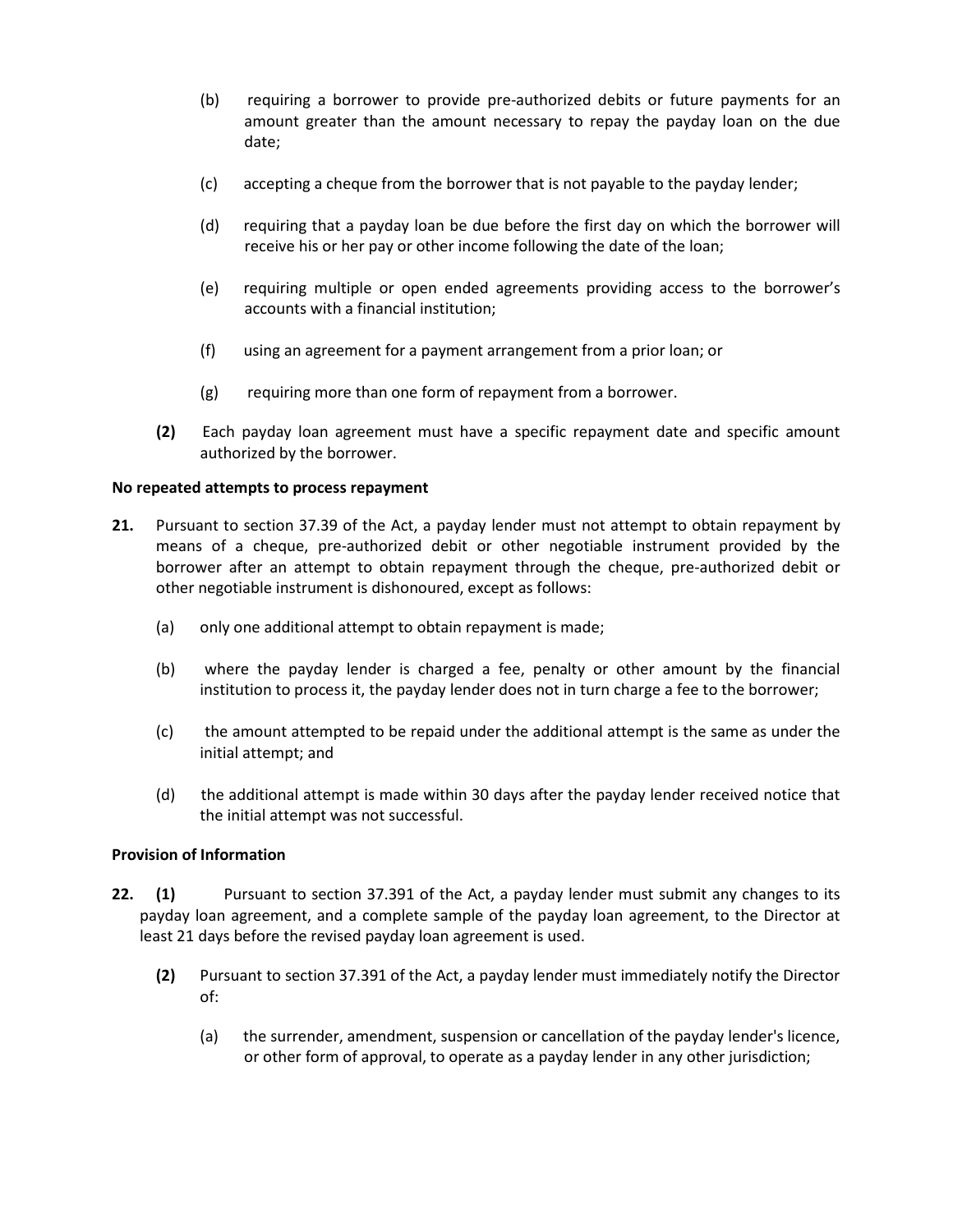- (b) the imposition or variation of any terms, conditions or restrictions on the payday lender's licence, or other form of approval, to operate as a payday lender in any other jurisdiction; or
	- (c) any information provided in an application that has changed, prior to the issuance of a licence.
- **(3)** If there is any change in respect of a payday lender's account with a financial institution, including the information required by subsection 6(6) of this Rule, the payday lender must notify the Director in writing of the change within five business days of the date the change took effect.
- **(4)** Pursuant to section 37.391 of the Act, a payday lender must provide the Director with corrected information or material within 14 days after any of the following changes occur:
	- (a) a change in any of the information previously provided to the Director in an application for a licence, a renewal of a licence or the reinstatement of a licence, including:
		- (i) an address, including an address for service, or a telephone number;
		- (ii) the fiscal year;
		- (iii) if the applicant is a corporation, an officer or director of the corporation;
		- (iv) if the applicant is a partnership, a partner of the partnership;
		- (v) the location at which the applicant retains or will retain records required to be kept by the Act; and
		- (vi) any other material change;
	- (b) any change in any officer or employee of the payday lender who resides in New Brunswick and who is authorized to provide information requested by the Director and to receive and disseminate information given by the Director;
	- (c) any change in ownership in the business or a termination of the business;
	- (d) any conviction against the payday lender or one of its directors, officers or partners of an offence under the *Criminal Code* of Canada;
	- (e) any judgment, including a default judgment, in respect of a claim arising out of the business of payday lending against the payday lender or one of its directors, officers or partners;
	- (f) the commencement of any proceedings involving a payday lender or one of its directors, officers or partners under the *Bankruptcy and Insolvency Act* (Canada);
	- (g) any change to the operation of the payday lender's business that affects or is likely to affect the offering, arrangement or provision of payday loans;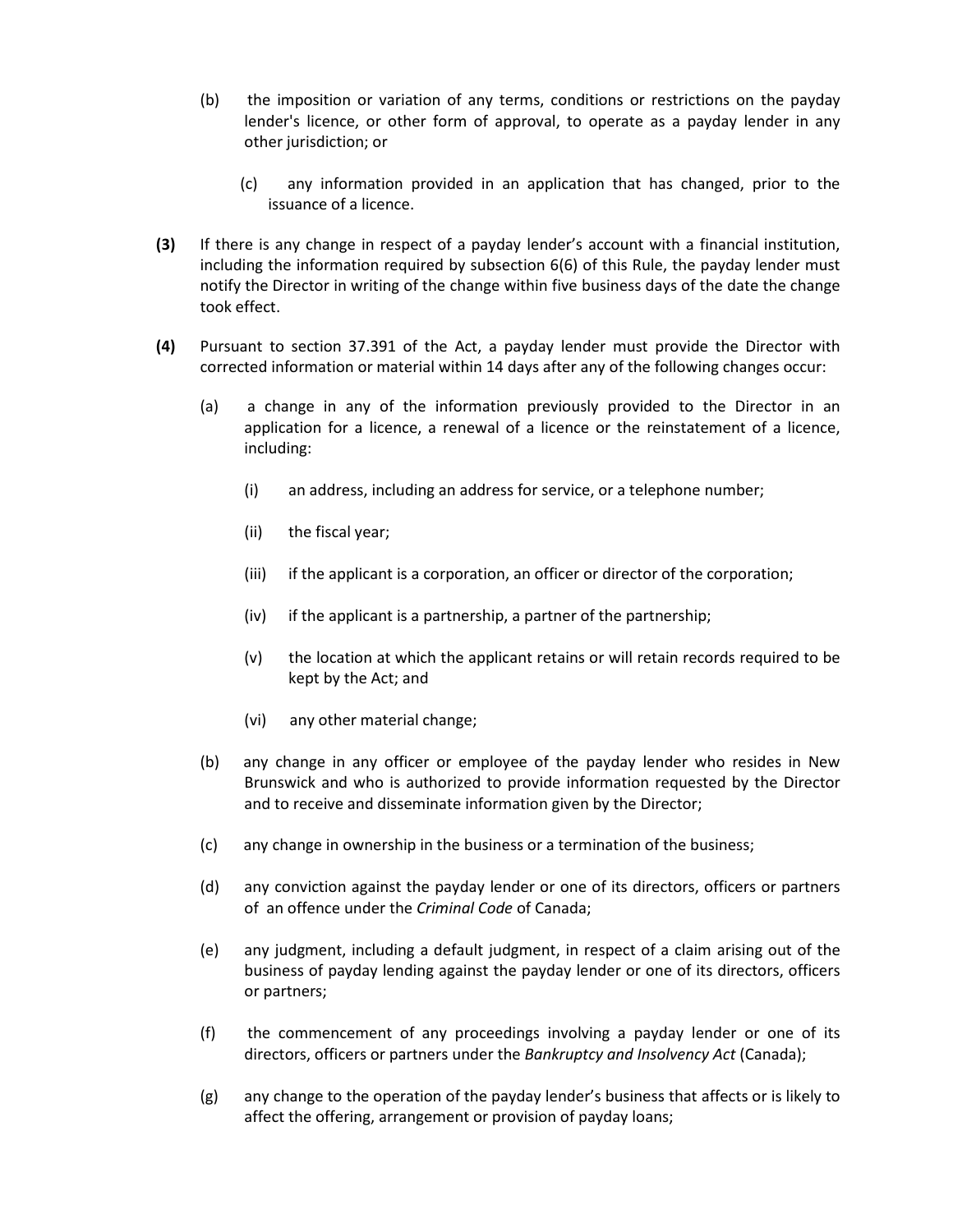- (h) a civil action or administrative proceeding against the payday lender alleging fraud, breach of trust, deceit or misrepresentation by the payday lender;
- (i) if the payday lender providing Internet payday loans does not have a business office in New Brunswick, a relocation of that payday lender's address.

### **Annual filing requirements**

- **23.** A payday lender must, in accordance with section 37.391 of the Act, provide to the Director the following information on loans granted during the 12-month calendar year January 1 to December 31 period and submit on or before February 1st of the following year:
	- (a) the number of payday loans granted
	- (b) the total value  $(\xi)$  of payday loans granted
	- (c) the total cost of credit charged for all loans
	- (d) the number of repeat borrowers to whom loans were granted
	- (e) the number of loans granted, by \$ amount of the principal:
		- a. Less than \$500\$
		- b.  $501 $1,000$
		- c. \$1,001 \$1,500
	- (f) the total  $\zeta$  amount of loans granted, by  $\zeta$  amount of the principal:
		- a. Less than \$500
		- b. \$501 \$1,000
		- c. \$1,001 \$1,500
	- (g) the total number of loans granted, for each type of loan term:
		- a. 1-7 days
		- b. 8-14 days
		- c. 15-21 days
		- d. 22-30 days
		- e. 31-62 days
	- (h) the total  $\zeta$  amount of loans granted, for each type of loan term: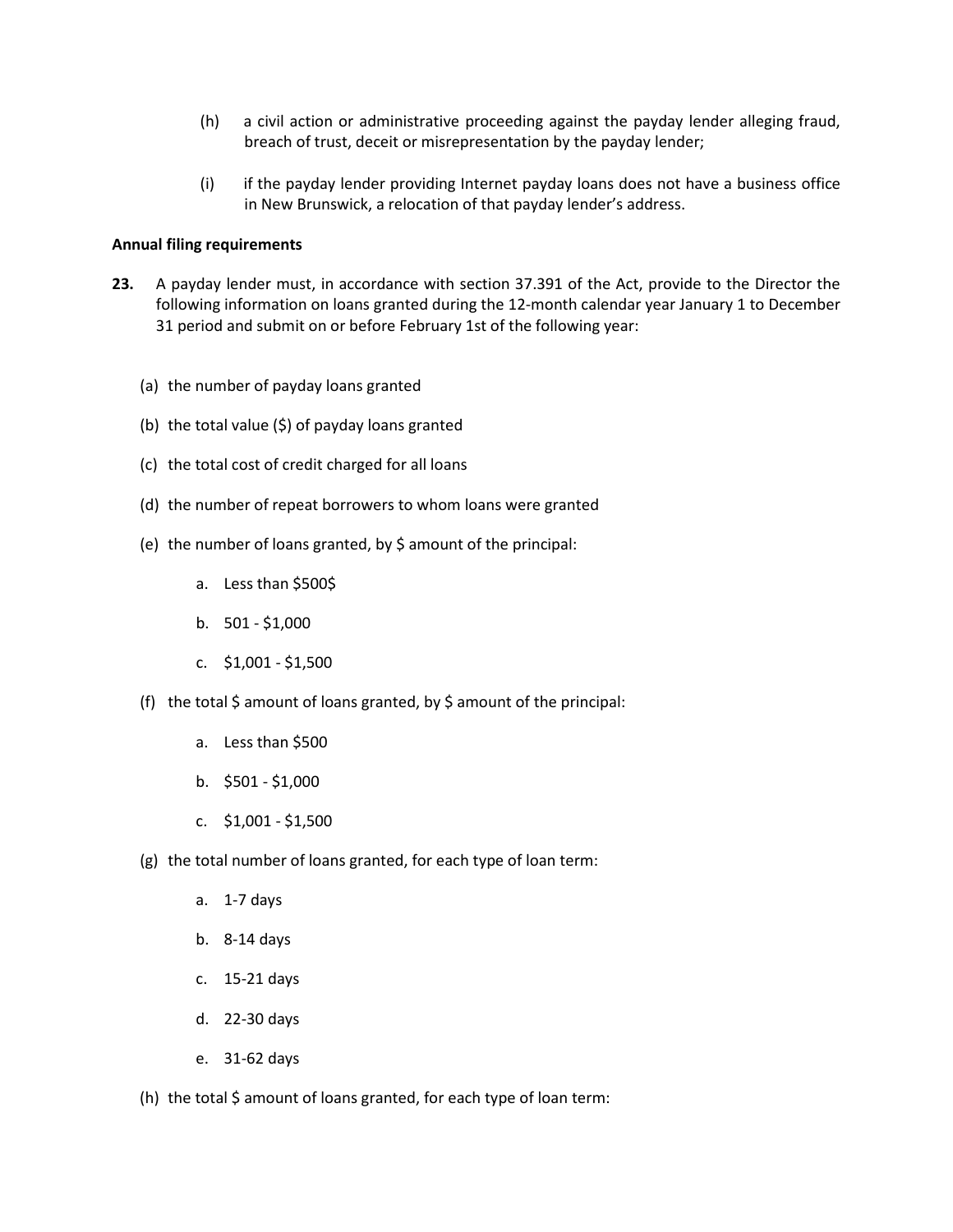- a. 1-7 days
- b. 8-14 days
- c. 15-21 days
- d. 22-30 days
- e. 31-62 days
- (i) the number advances (i.e. number of transactions) made during the year
- (j) the number of repayments (i.e. number of transactions) received during the year
- (k) the number of debit cards issued with loans
- (I) the total  $\zeta$  of amount of debit cards issued with loans
- (m) the number of prepaid credit cards issues with loans
- (n) the total \$ of amount of prepaid credit cards issued with loans
- (o) the number of bank accounts opened with loans, if any
- (p) the total \$ amount of bank accounts opened with loans, if any
- (q) the number of loan repayment insurance policies sold with loans
- (r) the total \$ amount of loan repayment insurance policies sold with loans
- (s) the total number of defaulted loans during the year (whether paid later or not)
- (t) the total  $\frac{1}{2}$  amount of defaulted loans during the year (whether paid later or not)
- (u) the total number of loans written off as uncollectible during the year
- (v) the total \$ amount of loans written off as uncollectible during the year
- (w) the total \$ amount of dishonored payment fees collected during the year
- (x) the total \$ amount of interest charged on loans in arrears during the year
- (y) the total number of individuals given loans of the following frequency:
	- a. 1 loan during the year
	- b.  $2 5$  loans during the year
	- c.  $6 10$  loans during the year
	- d. 11 -15 loans during the year
	- e. 16 or more loans during the year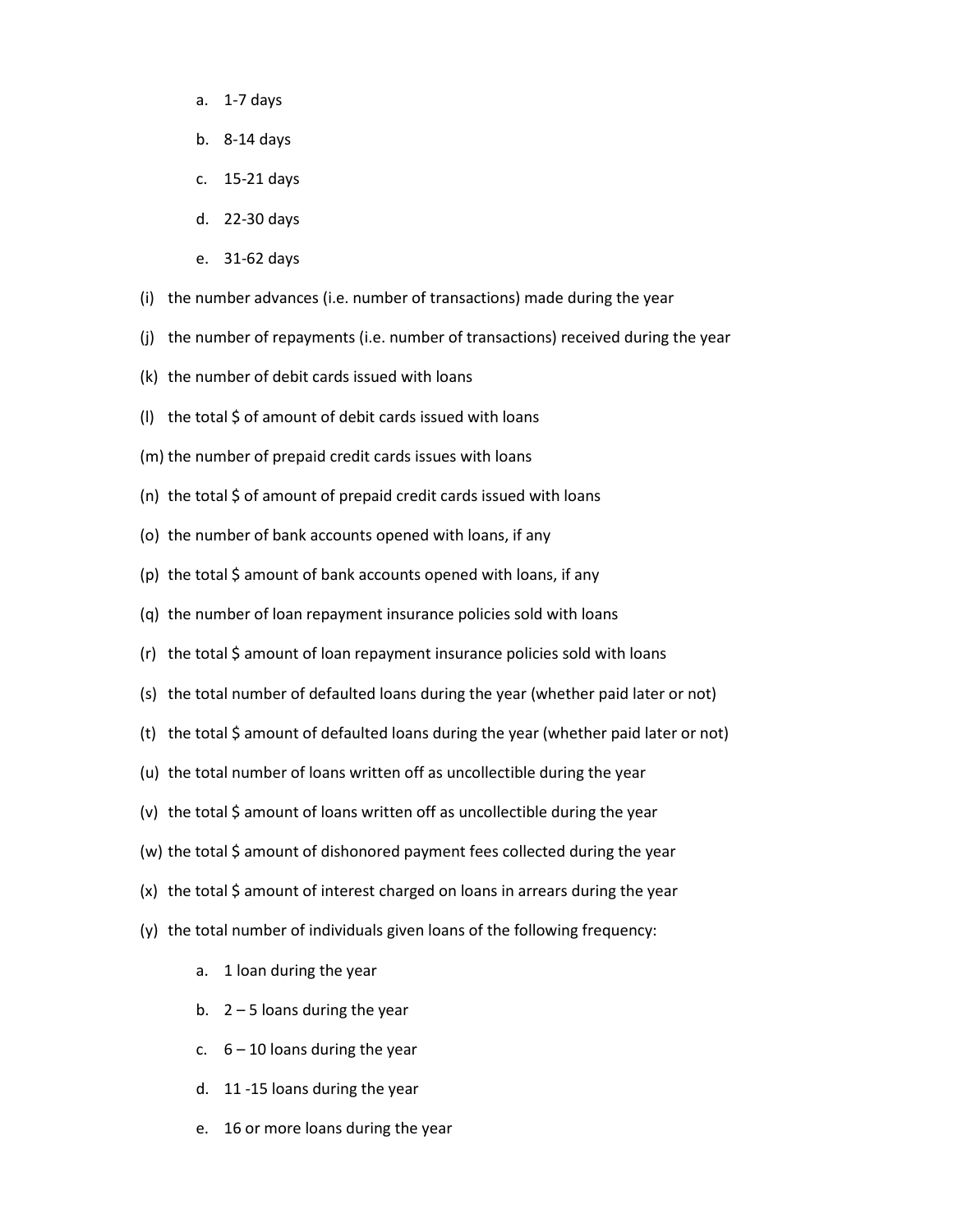### **Minimum working capital**

- **24. (1)** Pursuant to section 37.4 of the Act, a payday lender must demonstrate a positive working capital that is satisfactory to the Director.
	- **(2)** Within three months of the end of its fiscal year, a payday lender must file with the Director financial statements in respect of its activities during the fiscal year, of the business for which the payday lender is licensed.
	- **(3)** The financial statements provided to the Director must include a written certification of its accuracy, signed by two directors of the payday lender
	- **(4)** No payday lender will change its fiscal year if, as a result of the change, the fiscal year will exceed 15 months.

### **Records to be maintained**

- **25. (1)** Pursuant to subsection 51.1 of the Act, a payday lender must keep on file a copy of all payday loan agreements, all records on payday loans granted and all payment and collection activities. The payday lender must also maintain logs of all telephone calls and all other records of contacts with borrowers or prospective borrowers, along with any documents relied upon in making the determination of any borrower's net pay.
	- **(2)** A payday lender's record retention system must be capable of providing an inspector with all payday loan agreements and the particulars of all payday loans advanced during the previous three years, including the name, address and phone number of each borrower, each charge and payment relative to each payday loan and whether the payday loan is paid out or outstanding.
	- **(3)** A payday lender must ensure that any record, whether in paper or electronic form, can be made immediately available and accessible to an inspector.
	- **(4)** A payday lender must keep all documents and records relating to licensed activities separate from the documents and records of any other activity and must keep them at the office authorized by the licence to which they relate.
	- **(5)** A payday lender's documents and records relating to all payday loans activities must be accessible from a location in New Brunswick.
	- **(6)** Receipts issued for a cash payment on a payday loan must be issued in duplicate and meet the following requirements:
		- (a) one copy must be provided to the borrower;
		- (b) one copy must be retained by the payday lender; and
		- (c) all copies of the receipts must contain the name of the borrower, the date of payment, the amount paid and the amount still owing on the payday loan, if any.